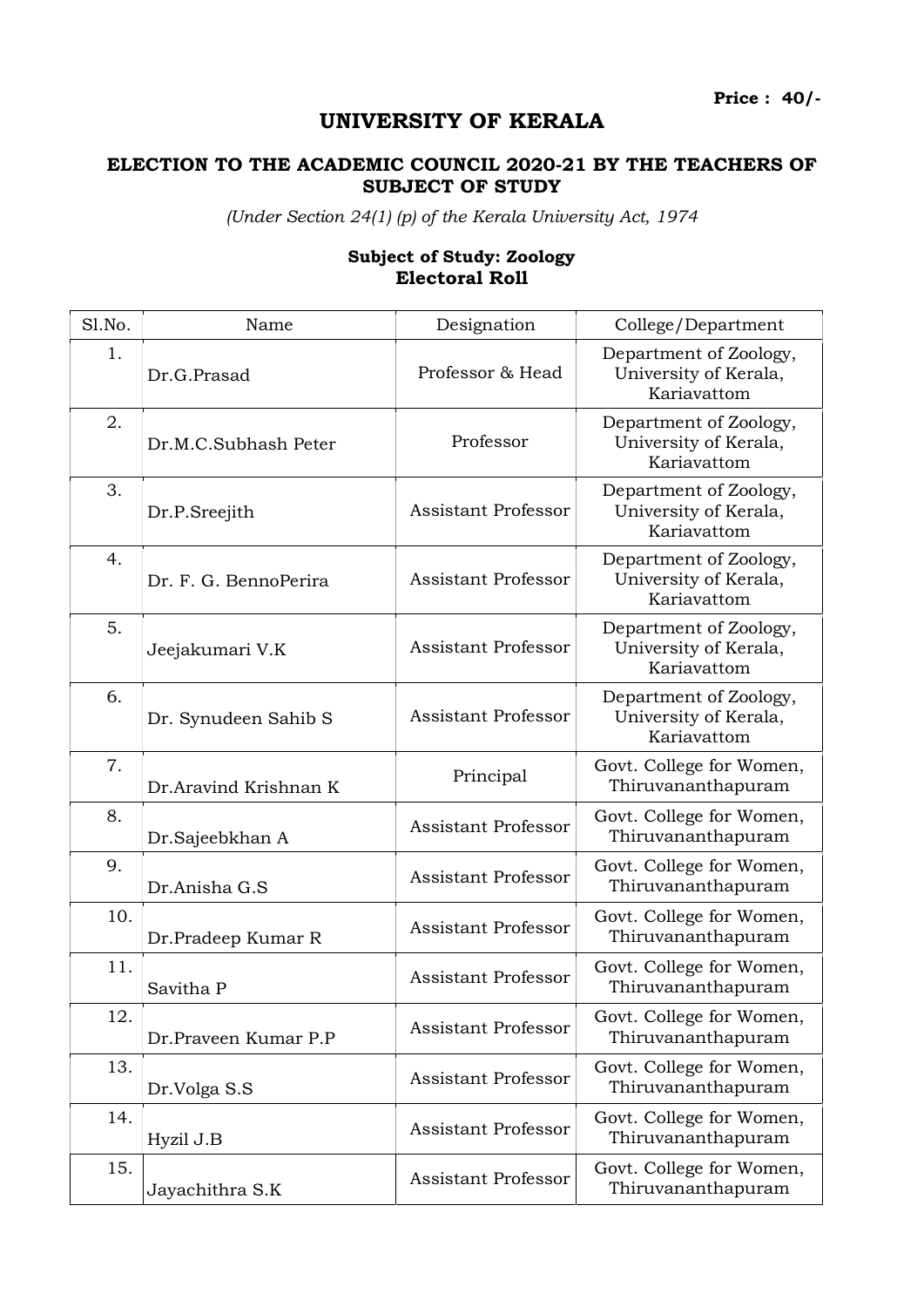| 16. | Deepa G                   | <b>Assistant Professor</b> | University College,<br>Thiruvananthapuram     |
|-----|---------------------------|----------------------------|-----------------------------------------------|
| 17. | Eapen Jacob               | <b>Assistant Professor</b> | University College,<br>Thiruvananthapuram     |
| 18. | Dr Aruna Devi. C          | <b>Assistant Professor</b> | University College,<br>Thiruvananthapuram     |
| 19. | Dr.Ayana Gayathri R.V     | <b>Assistant Professor</b> | University College,<br>Thiruvananthapuram     |
| 20. | Nandhini N J              | <b>Assistant Professor</b> | University College,<br>Thiruvananthapuram     |
| 21. | Dr. Mano Mohan Antony     | <b>Assistant Professor</b> | University College,<br>Thiruvananthapuram     |
| 22. | Ajitha. V. S              | <b>Assistant Professor</b> | University College,<br>Thiruvananthapuram     |
| 23. | Dr.Santhosh S.K           | <b>Assistant Professor</b> | University College,<br>Thiruvananthapuram     |
| 24. | Arun. K. L                | <b>Assistant Professor</b> | University College,<br>Thiruvananthapuram     |
| 25. | Sreeja. G. R              | <b>Assistant Professor</b> | University College,<br>Thiruvananthapuram     |
| 26. | Sheeba <sub>S</sub>       | <b>Assistant Professor</b> | University College,<br>Thiruvananthapuram     |
| 27. | Jayaram V.S               | <b>Assistant Professor</b> | Government College,<br>Kariavattom            |
| 28. | Dr.Abhilash A             | <b>Assistant Professor</b> | Government College,<br>Kariavattom            |
| 29. | Raghul Subin S            | <b>Assistant Professor</b> | Government College,<br>Kariavattom            |
| 30. | Dr.S. Thara               | <b>Assistant Professor</b> | HHMSPB NSS College for<br>Women, Neeramankara |
| 31. | Dr. Sarasija. P           | <b>Assistant Professor</b> | HHMSPB NSS College for<br>Women, Neeramankara |
| 32. | Dr. Chithra Som. R.S.     | <b>Assistant Professor</b> | HHMSPB NSS College for<br>Women, Neeramankara |
| 33. | Dr. R. Asha Devi          | <b>Assistant Professor</b> | HHMSPB NSS College for<br>Women, Neeramankara |
| 34. | Dr.Balamurali R.S         | <b>Assistant Professor</b> | Mahatma Gandhi College,<br>Thiruvananthapuram |
| 35. | Dr.Sakthi Babu R.L        | <b>Assistant Professor</b> | Mahatma Gandhi College,<br>Thiruvananthapuram |
| 36. | Dr.Bijukumar B.S          | <b>Assistant Professor</b> | Mahatma Gandhi College,<br>Thiruvananthapuram |
| 37. | Dr.Suresh chandra kurup R | <b>Assistant Professor</b> | Mahatma Gandhi College,<br>Thiruvananthapuram |
| 38. | Dr.Adhira M Nayar         | <b>Assistant Professor</b> | Mahatma Gandhi College,<br>Thiruvananthapuram |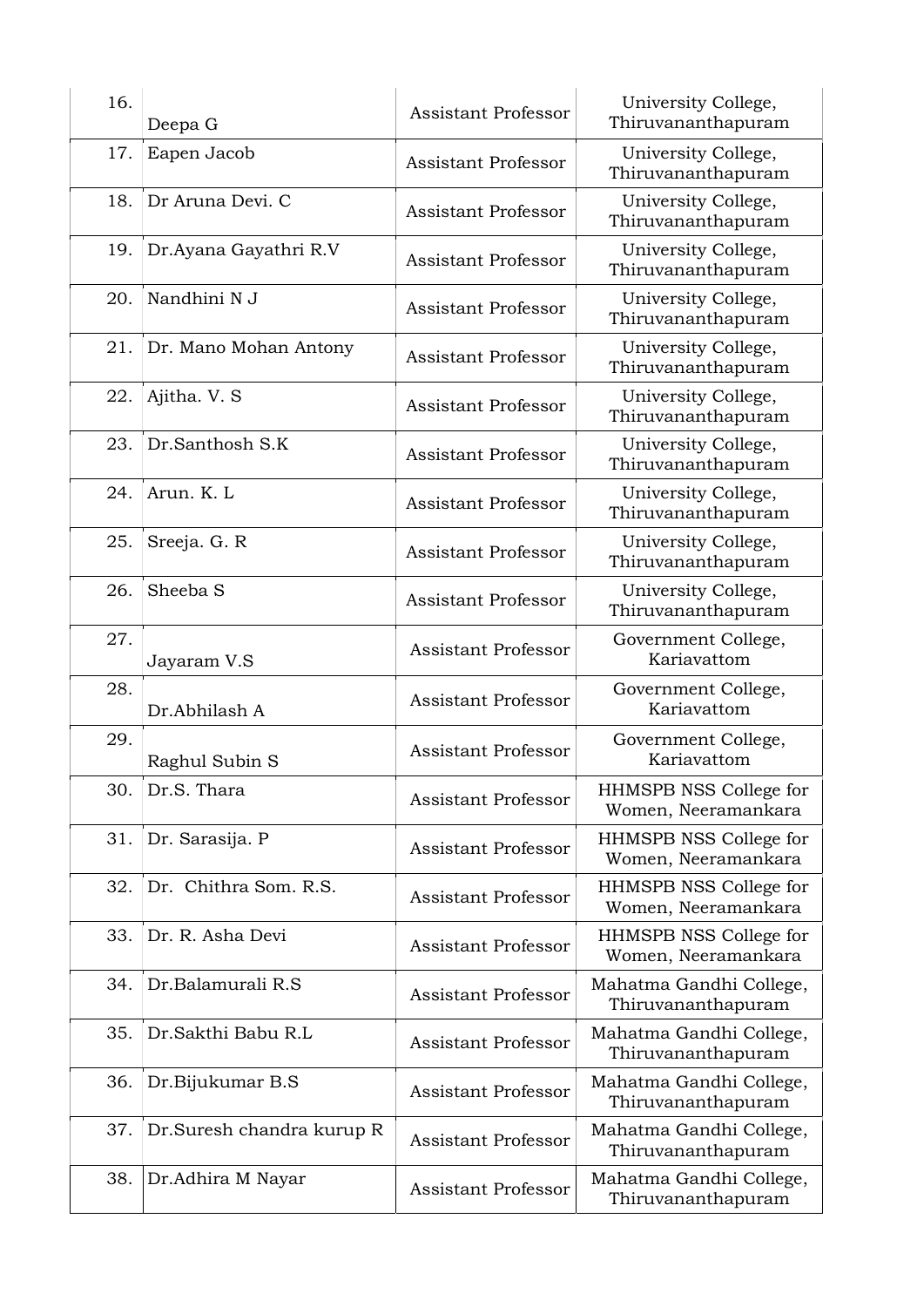| 39. | Dr.Premeela M           | <b>Assistant Professor</b> | Mahatma Gandhi College,<br>Thiruvananthapuram             |
|-----|-------------------------|----------------------------|-----------------------------------------------------------|
| 40. | Dr.Asha V.G             | <b>Assistant Professor</b> | Mahatma Gandhi College,<br>Thiruvananthapuram             |
| 41. | Dr. Leenamma Joseph     | Associate Professor        | Mar Ivanios College,<br>Nalanchira,<br>Thiruvananthapuram |
| 42. | Johnson George          | Associate Professor        | Mar Ivanios College,<br>Nalanchira,<br>Thiruvananthapuram |
| 43. | Meera George            | <b>Assistant Professor</b> | Mar Ivanios College,<br>Nalanchira,<br>Thiruvananthapuram |
| 44. | Dr.Suboj Babykutty      | <b>Assistant Professor</b> | Mar Ivanios College,<br>Nalanchira,<br>Thiruvananthapuram |
| 45. | Dr. K.G. Manju          | <b>Assistant Professor</b> | Mar Ivanios College,<br>Nalanchira,<br>Thiruvananthapuram |
| 46. | Susan Kurian            | <b>Assistant Professor</b> | Mar Ivanios College,<br>Nalanchira,<br>Thiruvananthapuram |
| 47. | Lija L Raju             | <b>Assistant Professor</b> | Mar Ivanios College,<br>Nalanchira,<br>Thiruvananthapuram |
| 48. | Dr. Leji J              | <b>Assistant Professor</b> | Sree Narayana College,<br>Sivagiri, Varkala               |
| 49. | Preethi <sub>S</sub>    | <b>Assistant Professor</b> | Sree Narayana College,<br>Sivagiri, Varkala               |
| 50. | Dr. Babitha G S         | <b>Assistant Professor</b> | Sree Narayana College,<br>Sivagiri, Varkala               |
| 51. | Dr. Binushma Raju       | <b>Assistant Professor</b> | Sree Narayana College,<br>Sivagiri, Varkala               |
| 52. | Dr. M.S Vidia Panicker  | Associate Professor        | Sree Narayana College,<br>Chempazhanthy                   |
| 53. | Dr.Sreeja P Sreedhar    | <b>Assistant Professor</b> | Sree Narayana College,<br>Chempazhanthy                   |
| 54. | Dr.Regi SR              | <b>Assistant Professor</b> | Sree Narayana College,<br>Chempazhanthy                   |
| 55. | Dr.Swapna S             | <b>Assistant Professor</b> | Sree Narayana College,<br>Chempazhanthy                   |
| 56. | Dr. S. Vijayakumar      | Associate Professor        | VTM NSS College<br>Dhanuvachapuram                        |
| 57. | Dr. Indu M Kuty         | <b>Assistant Professor</b> | VTM NSS College<br>Dhanuvachapuram                        |
| 58. | Dr. Gayathri Elayidam U | <b>Assistant Professor</b> | VTM NSS College<br>Dhanuvachapuram                        |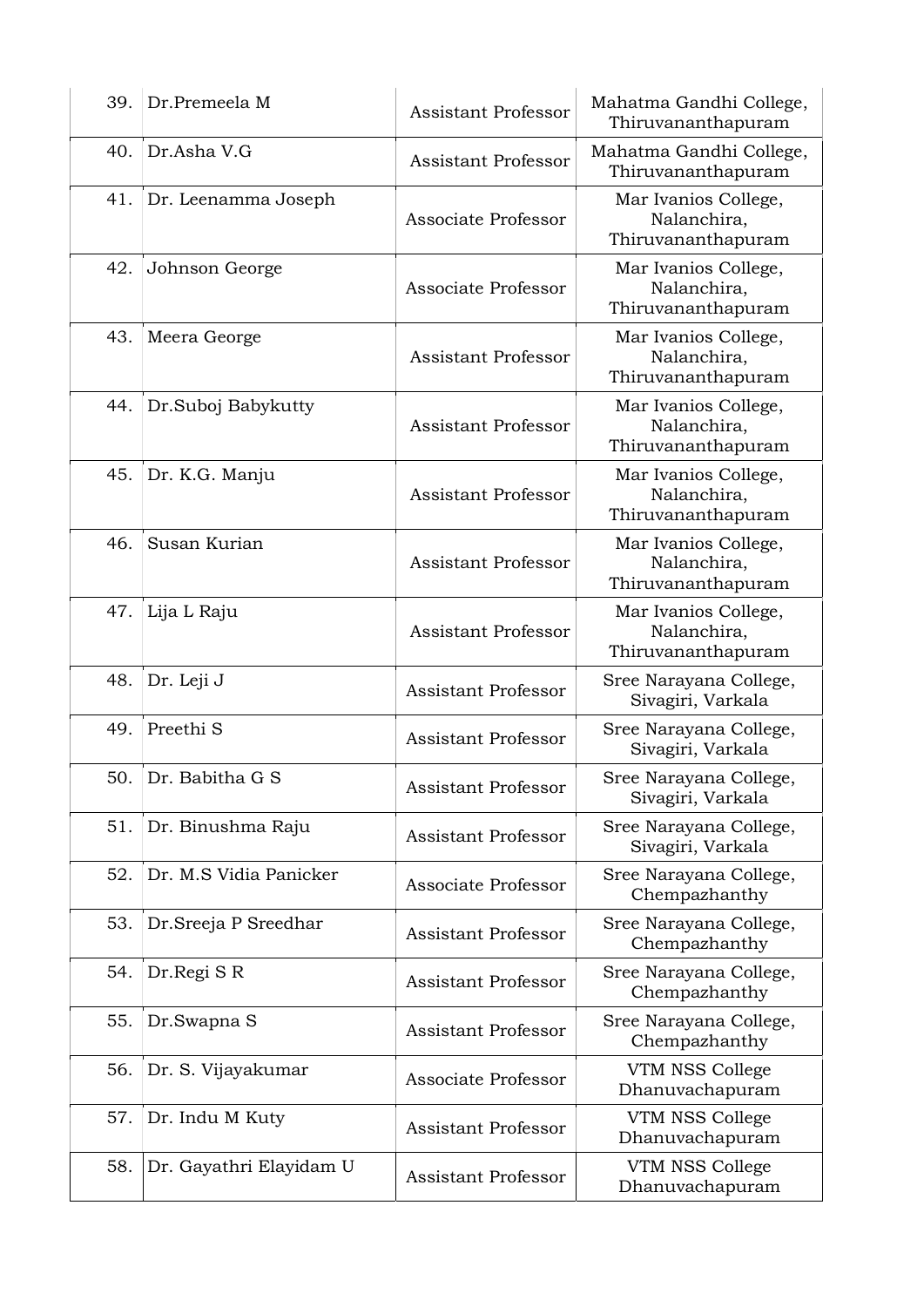| 59. | Manjary S                   | <b>Assistant Professor</b> | VTM NSS College<br>Dhanuvachapuram                   |
|-----|-----------------------------|----------------------------|------------------------------------------------------|
| 60. | Dr.Sheeja V.R               | <b>Assistant Professor</b> | Iqbal college, Peringamala                           |
| 61. | Dr.Sajeena Muhammed S       | <b>Assistant Professor</b> | Iqbal college, Peringamala                           |
| 62. | Babida A                    | <b>Assistant Professor</b> | Iqbal college, Peringamala                           |
| 63. | Dr.Mathews Plamoottil       | Assistant Professor        | Baby John Memorial<br>Government College,<br>Chavara |
| 64. | Dr.Reshmi Vijayan           | <b>Assistant Professor</b> | Baby John Memorial<br>Government College,<br>Chavara |
| 65. | Kiran P                     | <b>Assistant Professor</b> | Baby John Memorial<br>Government College,<br>Chavara |
| 66. | Nisha Thomas Panikkaveettil | <b>Assistant Professor</b> | Fatima Mata National<br>College, Kollam              |
| 67. | Dr.P.J.Sarlin               | <b>Assistant Professor</b> | Fatima Mata National<br>College, Kollam              |
| 68. | Dr.Minichandran C           | Associate Professor        | K.S.M.D.B College<br>Sasthamcotta                    |
| 69. | Dr.Manju M                  | <b>Assistant Professor</b> | K.S.M.D.B College<br>Sasthamcotta                    |
| 70. | Dr.Jasin Rahman V.K         | <b>Assistant Professor</b> | TKM College of Arts &<br>Science, Kollam             |
| 71. | Rohini Krishna M.V          | <b>Assistant Professor</b> | TKM College of Arts &<br>Science, Kollam             |
| 72. | Aseeb A.K                   | <b>Assistant Professor</b> | TKM College of Arts &<br>Science, Kollam             |
| 73. | Rani S Dharan               | <b>Assistant Professor</b> | St.Gregorios College,<br>Kottarakkara                |
| 74. | Dr.Elizabeth John           | <b>Assistant Professor</b> | St.Gregorios College,<br>Kottarakkara                |
| 75. | Lincy Alex                  | <b>Assistant Professor</b> | St.Gregorios College,<br>Kottarakkara                |
| 76. | Dr.Jean Jose J              | <b>Assistant Professor</b> | St. Gregorios College,<br>Kottarakkara               |
| 77. | Dr. K P Laladhas            | Principal                  | St.Stephen's College,<br>pathanapuram                |
| 78. | Dr.Neena Suzzan Joshua      | Associate Professsor       | St.Stephen's College,<br>pathanapuram                |
| 79. | Capt.Dr.Koshy P.M           | Associate Professsor       | St.Stephen's College,<br>pathanapuram                |
| 80. | Dr.Sajudeen P.A             | Associate Professsor       | St.Stephen's College,<br>pathanapuram                |
| 81. | Dr.A.Biju                   | Assistant Professor        | St.Stephen's College,<br>pathanapuram                |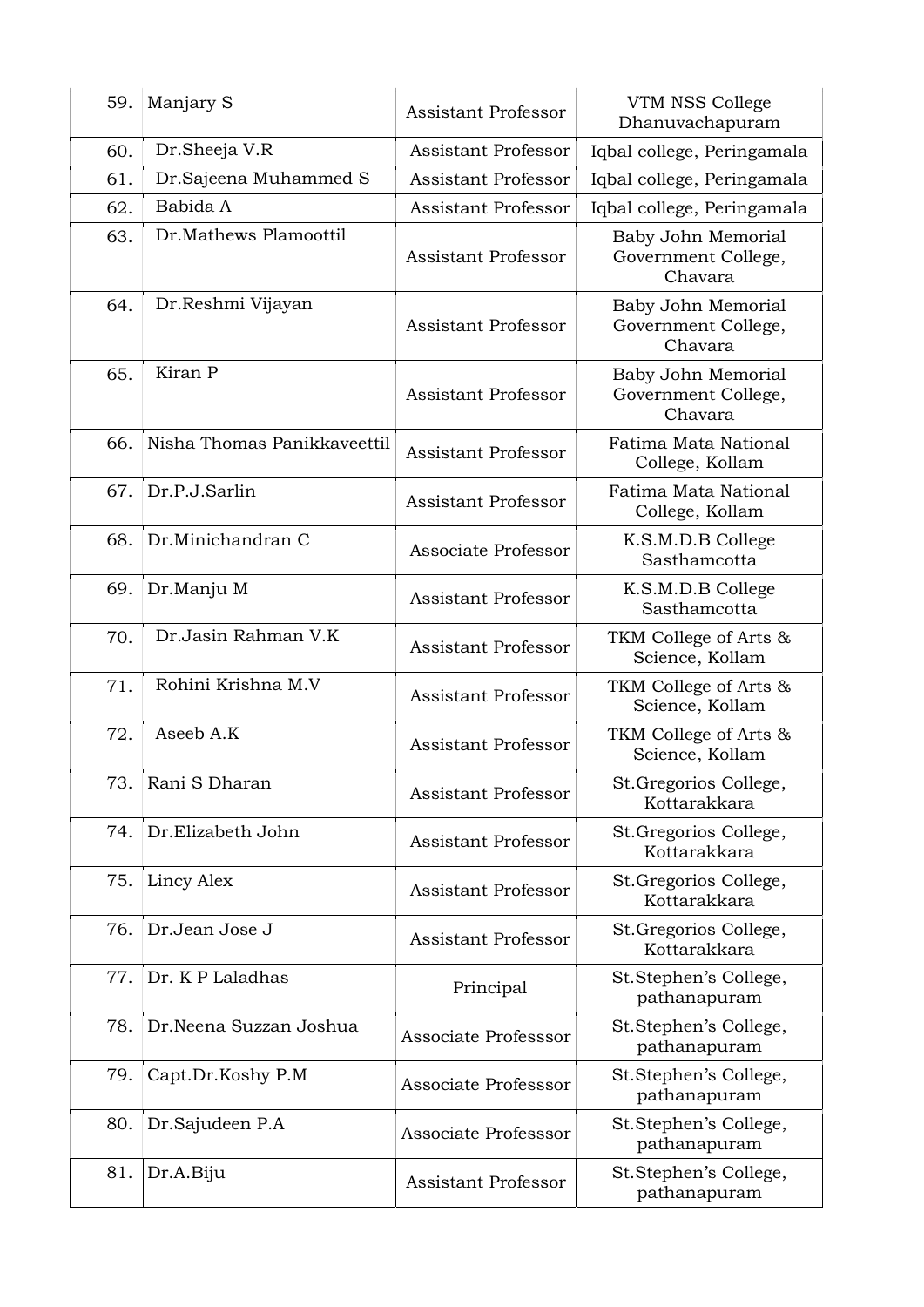| 82.  | Dr.Pournami P       | <b>Assistant Professor</b> | St.Stephen's College,<br>pathanapuram      |
|------|---------------------|----------------------------|--------------------------------------------|
| 83.  | Dr.Sreejai R        | <b>Assistant Professor</b> | St.Stephen's College,<br>pathanapuram      |
| 84.  | Chinchu Mathew      | <b>Assistant Professor</b> | St.Stephen's College,<br>pathanapuram      |
| 85.  | Dr.Sreerag R.S      | <b>Assistant Professor</b> | NSS College Nilamel                        |
| 86.  | Dr.Remyamadhavan    | <b>Assistant Professor</b> | NSS College Nilamel                        |
| 87.  | Dr.Siji J.V         | <b>Assistant Professor</b> | NSS College Nilamel                        |
| 88.  | Resmi S Nair        | <b>Assistant Professor</b> | NSS College Nilamel                        |
| 89.  | Dr.Seethal Lal S    |                            | Sree Narayana College for<br>Women, Kollam |
| 90.  | Dr.Sreeja J         |                            | Sree Narayana College for<br>Women, Kollam |
| 91.  | Dr.Usha S           |                            | Sree Narayana College for<br>Women, Kollam |
| 92.  | Jisha S             |                            | Sree Narayana College for<br>Women, Kollam |
| 93.  | Dr Sulekha B T      | <b>Assistant Professor</b> | S N College, Kollam                        |
| 94.  | Dr B Hari           | <b>Assistant Professor</b> | S N College, Kollam                        |
| 95.  | Dr Sheeba S         | <b>Assistant Professor</b> | S N College, Kollam                        |
| 96.  | Dr Jisha S          | <b>Assistant Professor</b> | S N College, Kollam                        |
| 97.  | Dr Nisha V S        | <b>Assistant Professor</b> | S N College, Kollam                        |
| 98.  | Nisha Thomas        | <b>Assistant Professor</b> | St.John's College, Anchal                  |
| 99.  | Josin C.Tharian     | <b>Assistant Professor</b> | St.John's College, Anchal                  |
|      | 100. Jensy Roshan F | <b>Assistant Professor</b> | St.John's College, Anchal                  |
|      | 101. Dr.Divya R     | <b>Assistant Professor</b> | SN College, Punalur.                       |
|      | 102. Dr.Lekshmi S   | Assistant Professor        | MMNSS College, Kottiyam                    |
|      | 103. Dr. Sreeja V   | <b>Assistant Professor</b> | MMNSS College, Kottiyam                    |
|      | 104. Dr.Reshmi R    | <b>Assistant Professor</b> | MMNSS College, Kottiyam                    |
|      | 105. Jacob Chandy   | Principal                  | Bishop Moore College,<br>Mavelikkara       |
| 106. | Dr.Deepthi G.R      | <b>Assistant Professor</b> | Bishop Moore College,<br>Mavelikkara       |
| 107. | Dr.Reeja Jose       | <b>Assistant Professor</b> | Bishop Moore College,<br>Mavelikkara       |
| 108. | Somi Cherian        | <b>Assistant Professor</b> | Bishop Moore College,<br>Mavelikkara       |
| 109. | Dr.Johnson Baby     | Principal                  | Christian College,<br>Chengannur           |
| 110. | Dr.Annies Joseph    | <b>Assistant Professor</b> | Christian College,<br>Chengannur           |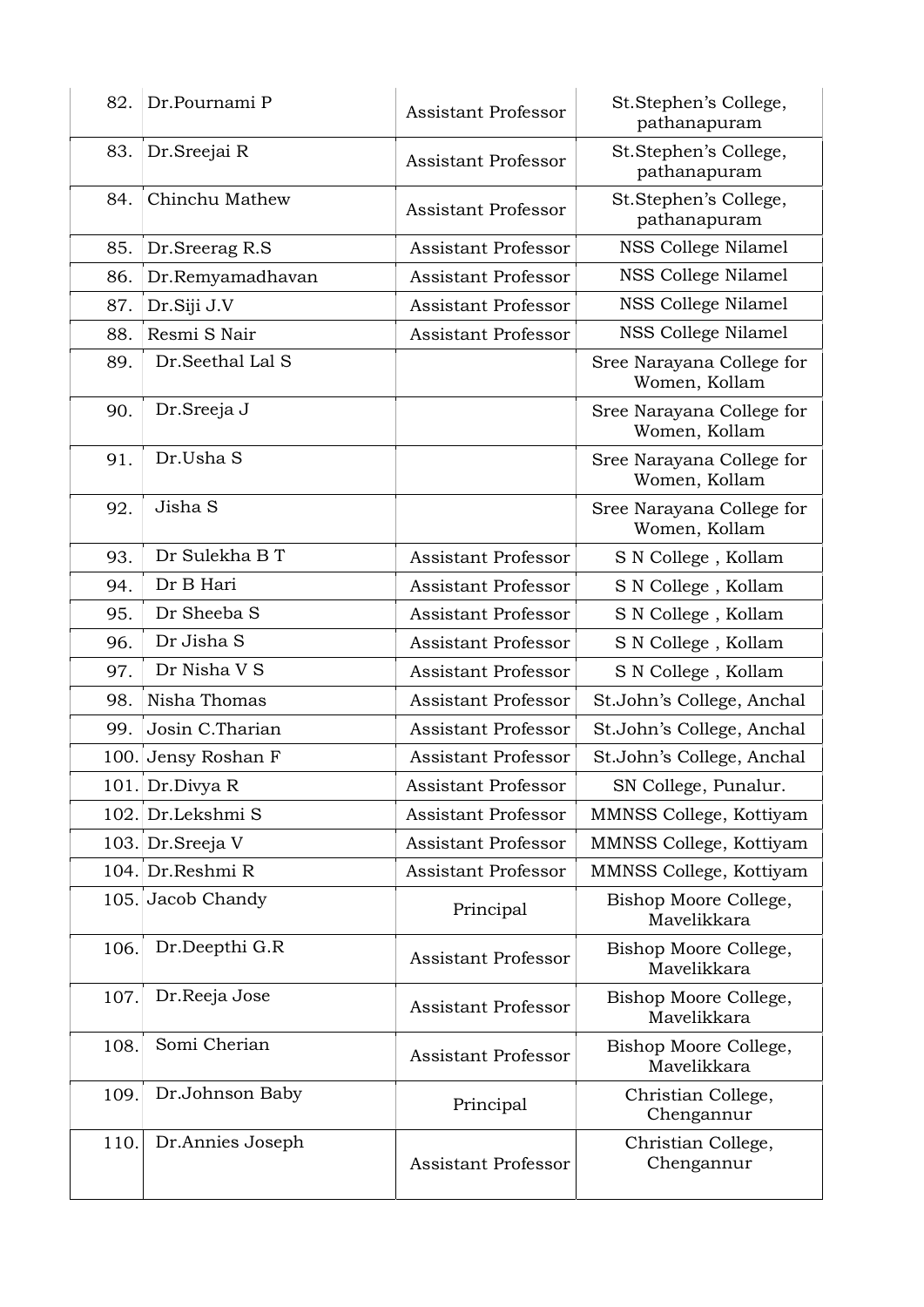| 111. | Preetha Karnaver              | <b>Assistant Professor</b> | Christian College,<br>Chengannur                 |
|------|-------------------------------|----------------------------|--------------------------------------------------|
| 112. | Dr.Abhilash R                 | <b>Assistant Professor</b> | Christian College,<br>Chengannur                 |
| 113. | <b>B.Girish Kumar</b>         | <b>Assistant Professor</b> | MSM College, Kayamkulam                          |
| 114. | Dr.Bindu L                    | <b>Assistant Professor</b> | MSM College, Kayamkulam                          |
| 115. | Deepthi G.Nair                | <b>Assistant Professor</b> | MSM College, Kayamkulam                          |
| 116. | Dr.Deepa R.Pillai             | <b>Assistant Professor</b> | MSM College, Kayamkulam                          |
| 117. | Mumthaz P.Hameed              | <b>Assistant Professor</b> | MSM College, Kayamkulam                          |
| 118. | Dr.Bindu V.S                  | <b>Assistant Professor</b> | MSM College, Kayamkulam                          |
| 119. | Dr.Latha C                    | <b>Assistant Professor</b> | MSM College, Kayamkulam                          |
|      | 120. Dr.Lakshmi G Nair        | <b>Assistant Professor</b> | NSS College, Cherthala                           |
|      | 121. Sanuj C.Breezvilla       | <b>Assistant Professor</b> | Sree Narayana College,<br>Cherthala              |
|      | 122. Dr.V.Reshmi              | <b>Assistant Professor</b> | Sree Narayana College,<br>Cherthala              |
|      | 123. Dr. Sreejamole K.L       | <b>Assistant Professor</b> | Sree Narayana College,<br>Cherthala              |
|      | 124. Dr.Dhanya Sethunarayanan | <b>Assistant Professor</b> | Sree Narayana College,<br>Cherthala              |
|      | 125. Dr. Sangeetha P.M        | <b>Assistant Professor</b> | Sree Narayana College,<br>Cherthala              |
|      | 126. Vidya P.S                | <b>Assistant Professor</b> | Sree Narayana College,<br>Cherthala              |
|      | $127.$ Dr. Bindu O            | <b>Assistant Professor</b> | Sree Narayana College,<br>Cherthala              |
|      | 128. Remya James              | Assistant Professor        | St.Joseph's College for<br>Women, Alappuzha      |
|      | 129. Febby Payva              | <b>Assistant Professor</b> | St.Joseph's College for<br>Women, Alappuzha      |
|      | 130. Dr.Meena Janardhanan     | Associate Professor        | SD College, Alappuzha                            |
| 131. | S.Nisha Rani                  | <b>Assistant Professor</b> | SD College, Alappuzha                            |
|      | 132. Dr.G.Nagendra Prabhu     | <b>Assistant Professor</b> | SD College, Alappuzha                            |
|      | 133. Dr.Maya.B.Nair           | <b>Assistant Professor</b> | SD College, Alappuzha                            |
|      | 134. Dr.Antony P.J            | <b>Assistant Professor</b> | St. Michael's College,<br>Cherthala              |
|      | 135. Patricia Michael         | <b>Assistant Professor</b> | St.Michael's College,<br>Cherthala               |
|      | 136. Sreemon P.               | Associate Professor        | TK Madhava Memorial<br>College, Nangiarkulangara |
|      | $137.$ Dr. S. Sheela          | <b>Assistant Professor</b> | TK Madhava Memorial<br>College, Nangiarkulangara |
|      | 138. Dr. Jasmine Anand        | <b>Assistant Professor</b> | TK Madhava Memorial<br>College, Nangiarkulangara |